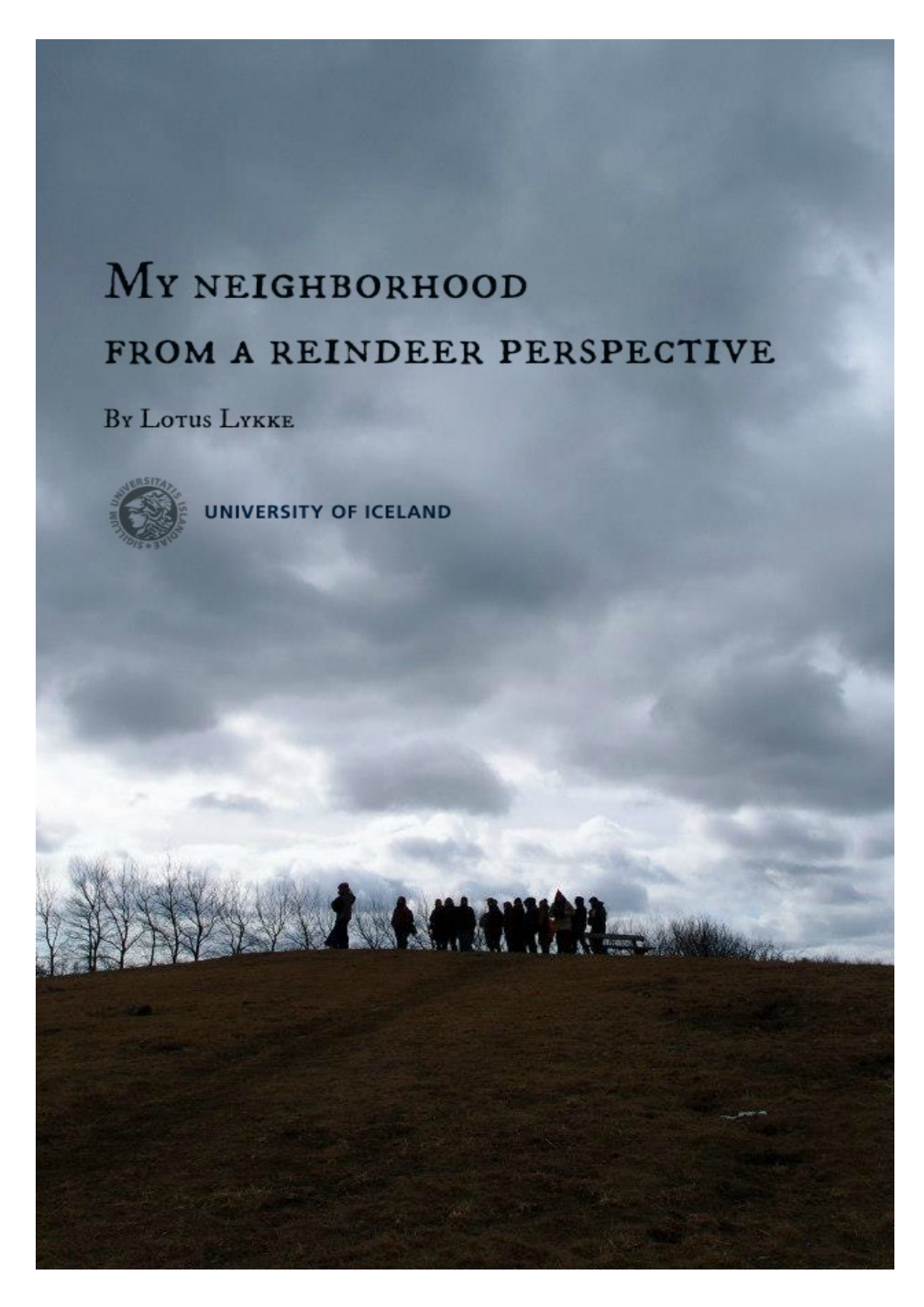## **Contents**

Front photo: The reindeer herd on top of a hill

All photos in this paper are by © Lauri Kontula (Toisissa tiloissa, Other Spaces)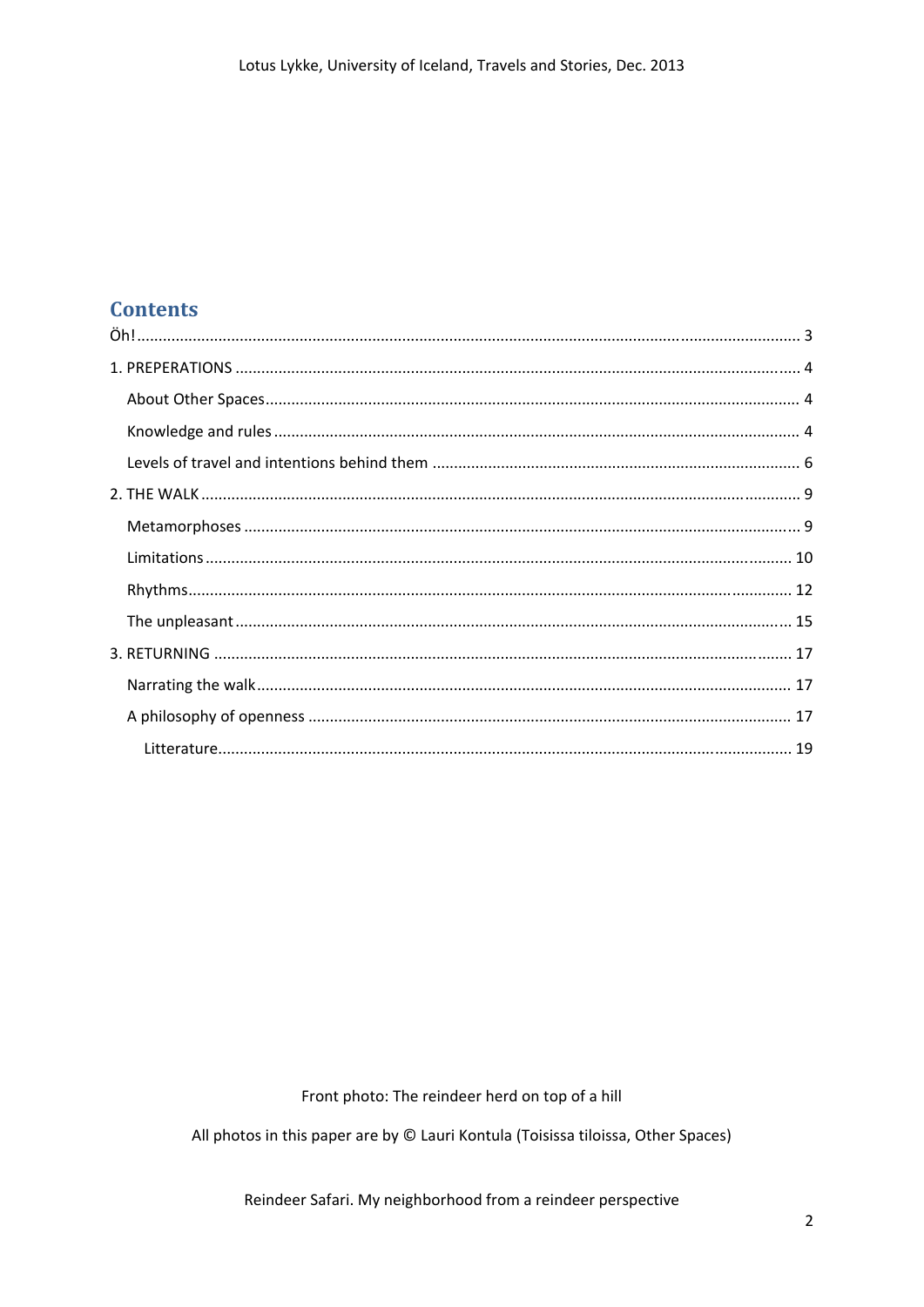## **Öh!**

I stand, facing an edge of bushes next to the sidewalk. Familiar bodies stand beside me or close by. A human walks by. I quickly turn away. I look into the leaves, as if to hide. One of the others lets out the sound of danger: "Öh!" We gather together. The human is a young, black man. His passing by triggers something within me and for a second I consider if he could possibly misinterpret our group behavior towards him as a sign of racism. I silently burst into laughter. This is insane! Then the black man is gone and I return to reindeer related concerns. This neighborhood is dangerous. There are humans and cars all over. I hear the noise from the main road on the other side of the edge of bushes. There is a hole in the edge. I hope we will not go that way. Someone starts moving towards the hole. I follow unwillingly. It is best to stick to the herd. Several legs walk through the hole and disappear. I stop in front of the hole. "Öh!" The heard spreads in two: those on this side of the bushes and those on the other side. The dogs are busy now, trying to keep us together. Finally I give up and go through the hole, towards the main road. Stupid herd! Why are we moving away from the trees?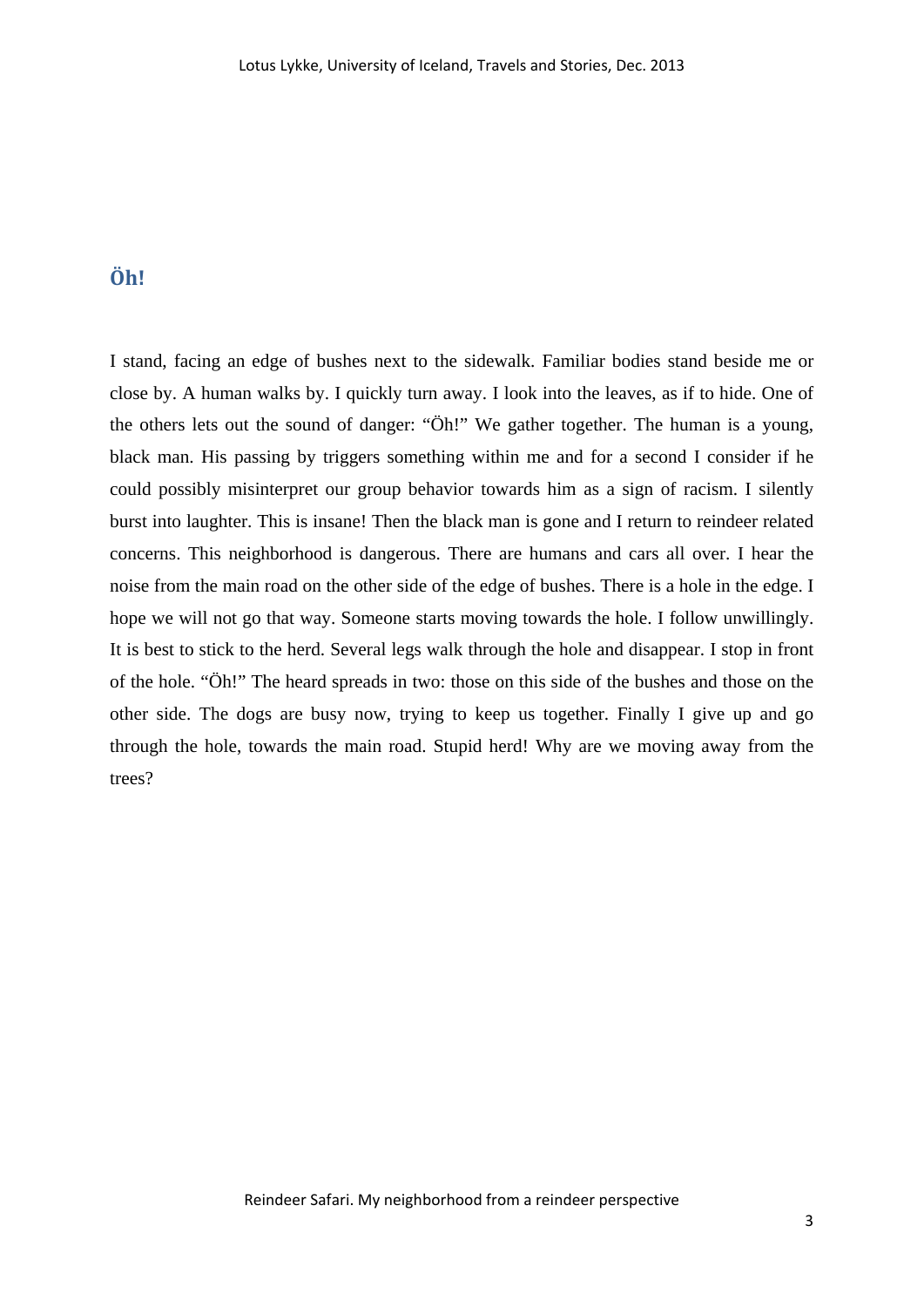## **1. PREPERATIONS**

#### **About Other Spaces**

*Other Spaces* (*Toisissa Tiloissa*) is a Finnish performance collective who develop and perform what they define as *"collective physical exercises through which people can visit "other spaces", i.e. enter in contact with the modes of being and experience other than human*" (http://toisissatiloissa.net/other-spaces-live-art-collective/). Their work can be placed in a cross-disciplinary field of contemporary philosophy, experimental theatre, live art and artistic research. Their activities are based on a political manifest that seeks both to renew the field of theatre and to critically address relations between human and nature. According to themselves, the collective *"implements the dream of an equal, justified form of performance"*  and through their work they aim to *"reduce planetary fear and to grant hope to survive" (ibid).* 

The collective holds three fundamental working principles, consisting of *"continuous training", "exercise as a mode of performance"* and *"metamorphosis as a common theme of exercises"(ibid).* The members meet regularly in Helsinki to do and develop the exercises. They have produced a series of participatory, experimental performances – one of them *Reindeer Safari*, a wayfaring performance*<sup>1</sup>* that won Finland's Environmental Art Prize in 2011 and has performed in several countries. In April 2013 the Danish production unit *Secret Hotel* had invited Other Spaces to do *Reindeer Safari* in Denmark. The performance took place one time in the countryside of National Park Mols Bjerge, and the next day it was repeated in a semi-urban area in Aarhus, where I live. I experienced the performance on the second day.

#### **Knowledge and rules**

On the day of the event we met in a room in a sports center in the suburbs of Aarhus Nord. We were around 20 participants, besides four Finns from Other Spaces, two people from Secret Hotel and a couple of other helpers. The Finns introduced the schedule for the day: first preparation time, then a four or five hour walk as reindeer around the surrounding area, then

 $1$  I have lent the term "wayfaring performance" from Other Spaces' own description of Reindeer Safari (http://toisissatiloissa.net/reindeer-safari/). Throughout this paper I will mostly refer to Reindeer Safari as "the performance" with the wayfaring part implicit, but also other categories will be used, such as the "walk", "exercise", "experiment", "experience", "event", "travel" and "concept". This is done to show Reindeer Safari as a complex phenomenon and to underline the various possibilities of approaches to the wayfaring performance as a cross disciplinary practice.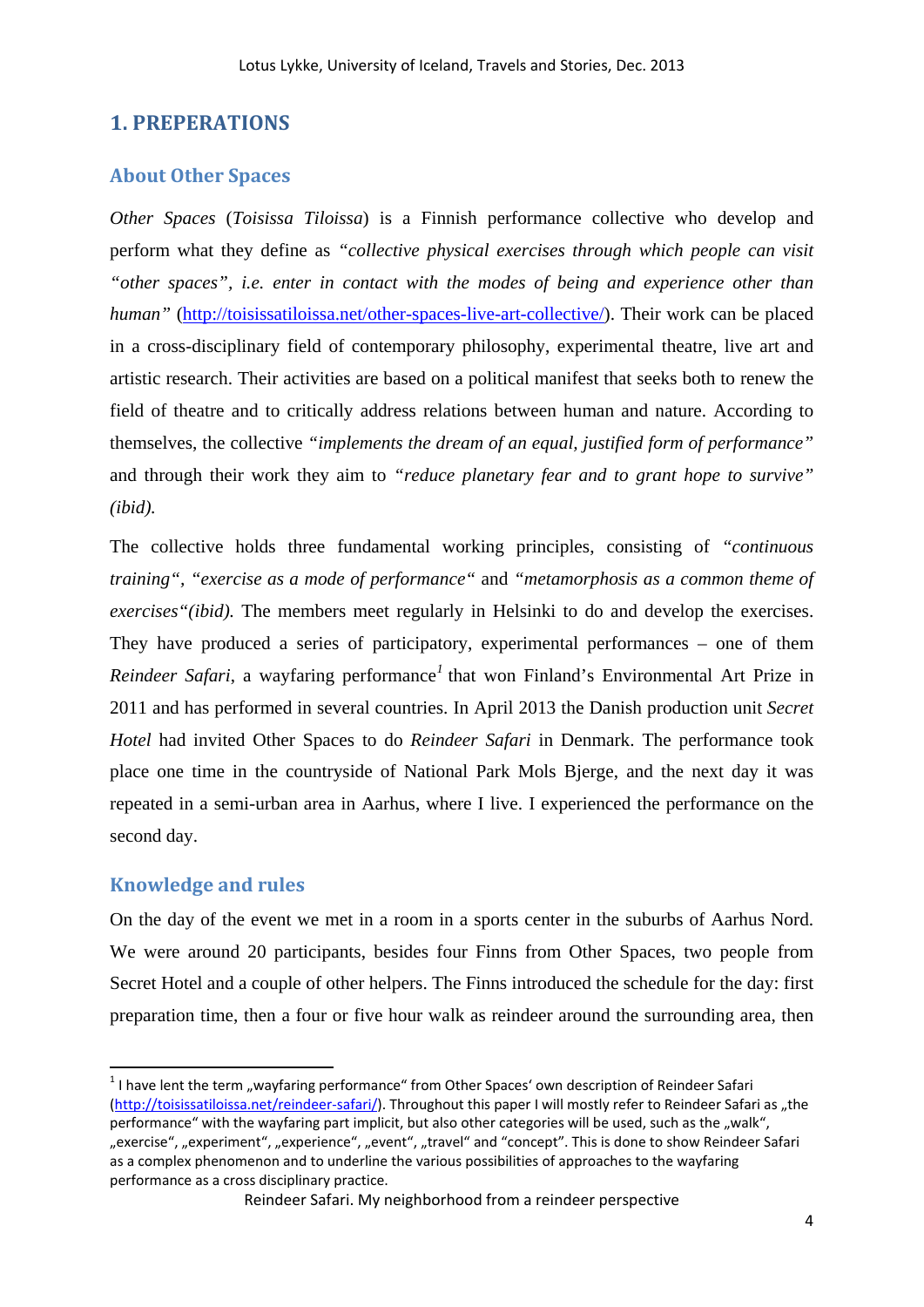feedback and food. There was a reindeer skin on the floor, and antlers. The scenery was contrasting in an odd combination of the local, commercial sports center and our group of performers and excited participants, getting in the mood for an experimental performance.

The preparations took around two hours. Other Spaces showed us pictures and a movie about reindeer and told us significant facts about reindeer life and behavior that we could use on the walk, such as: reindeer live and move in herds. While grazing they spread a bit, so that the



**Figure 1. Me as a reindeer** 

ones in the middle of the herd can rest while the others stay on guard. They told us how reindeer do not see in stereo, because their eyes are placed on each side of the head. This means reindeer primarily notice movement, not visual details. In return they have an extraordinary sensitive nose and are able to smell lichen underneath one meter of snow.

Then we were told the rules for the following walk. We would have to stay together as a herd. There should be no eye contact and no talking, except we could use a sound that reindeer sometimes let out when they sense danger: It sounds like "Öh!". The

Finns and the other helpers were dressed in yellow vests and they would function as reindeer dogs. They would help to keep us safe together when crossing roads etc. They would not lead us, though, for there was no planned route. It was up to the herd where to go. The reindeer dogs would keep track of the time and they would let us know when to go home.

I knew two of the participants and one of the crew. The rest were strangers to me. I wonder how many of us during the introduction engaged with the curious thought: *How will our group be able to decide a walking direction if we have to stay silently together and cannot talk or look at each other?* 

Each of us prepared ourselves for the walk. I put on layers of warm clothes (it was an unusually cold day for April). I packed lots of nuts and dried fruit provided by the organizers. I also brought some toilet paper (we were allowed to sneak away from the herd to do our business during grazing if needed). Each participant got a photo taken with the antlers (see figure 1). Then it was time to leave.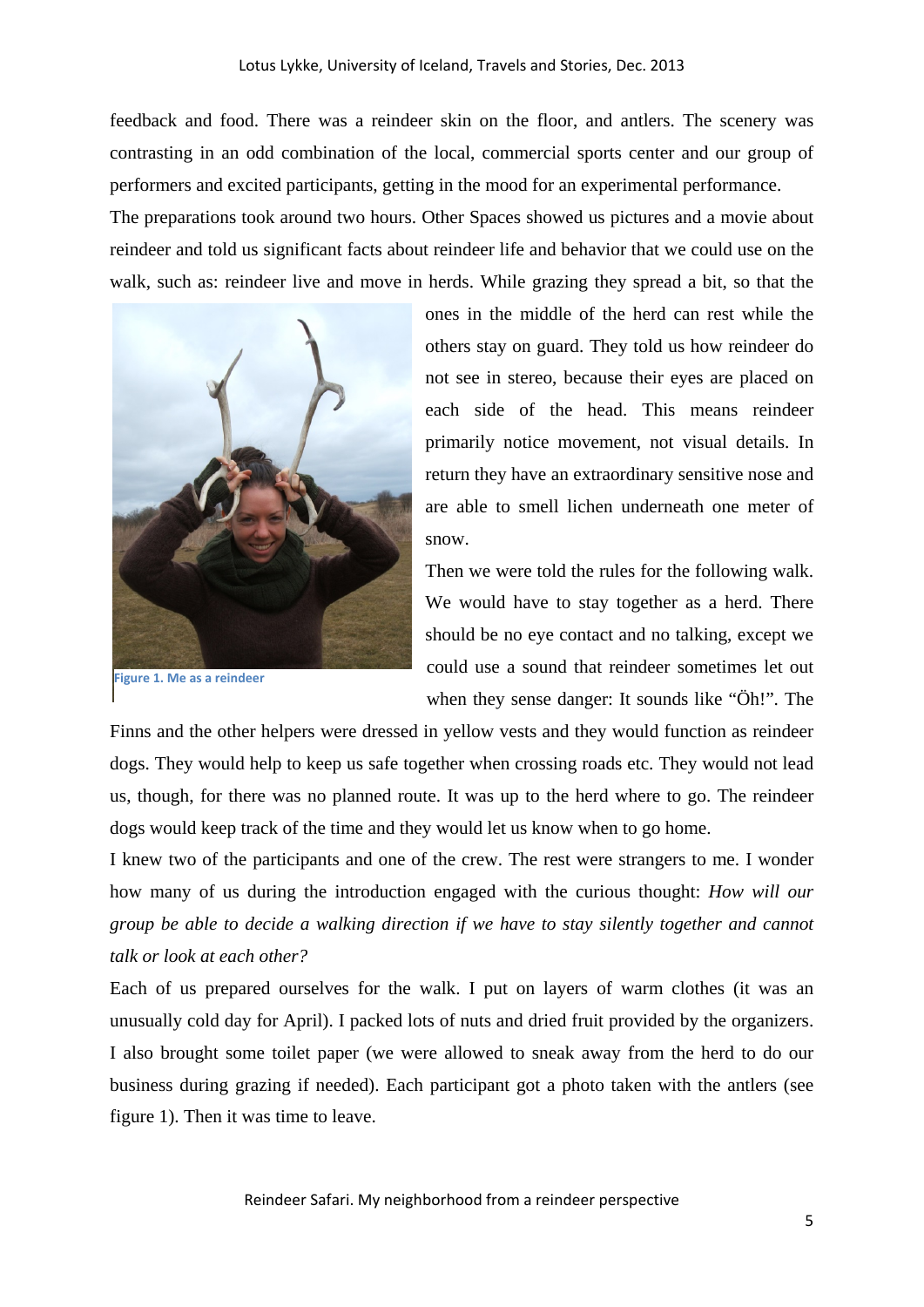#### **Levels of travel and intentions behind them**

In the phase of going from preparations into in the main part of *Reindeer Safari* – the safari itself - it might be appropriate to look a little more into intentions connected to what has already been presented – first of all intentions behind Other Spaces in general, and *Reindeer Safari* in particular and secondly intentions behind my own participation in the performance. In addition it might be good to underline intentions behind the process of reflecting on the performance and my experience of it in this essay. As a starting point these three levels are all possible to address and discuss in the light of *traveling*. Already the title "*Reindeer Safari*" and the introduction to it as a wayfaring performance suggests the performance as something connected to travels. The title naturally brings up associations to practices of watching and hunting wild animals in big nature areas around the world<sup>2</sup>. From there one can associate further, perhaps to tourism, maybe even colonialism, and to theories of the exotic. And so it might be obvious to begin an analysis of the concept of *Reindeer Safari* by critically asking: What kind of safari is this? The answer is as crucial for the experience of the performance as for the experience of writing and reading about it.

Closely connected to the character and experience of any travel is the motivation for going on that travel. And closely connected to the motivation is the anticipation. As the British writer Alain de Botton has pointed out, there tend to be a collision between the anticipation of a travel and the travel itself, especially if one forgets oneself in a romantic imagination of a place before going there (de Botton 2002, 26). Speaking of modern safaris, anticipation and imagination can perhaps be linked to fascinations of the exotic, which de Botton defines as a strong longing for something that cannot be found at home, but only in countries far away. The ideal of the exotic is the ideal of *"finding camels where at home there had been horses"*  (ibid, 78). Connecting de Botton's definition of the exotic to a common understanding of a safari, the title *"Reindeer Safari"* would indicate traveling far away, to an arctic area with an anticipation of watching the fascinating phenomenon of wildlife reindeer  $-$  or, within the classical theatre genre, at least representing such a journey as a play or story. A travel experience that can perhaps be linked to an experience of a conventional safari can be exemplified in De Botton portrait of the young Gustave Flaubert who travels to Egypt out of boredom and fascination of the orient. In this, for Flaubert, exotic place, he finds that "*I am a* 

<sup>&</sup>lt;sup>2</sup> The origin of the term "safari" appears to be the Arabic *safara*, which means "a travel". In common use of the term today the definition is: *an expedition to observe or hunt animals in their natural habitat, especially in East Africa (*http://www.oxforddictionaries.com/definition/english/safari *)*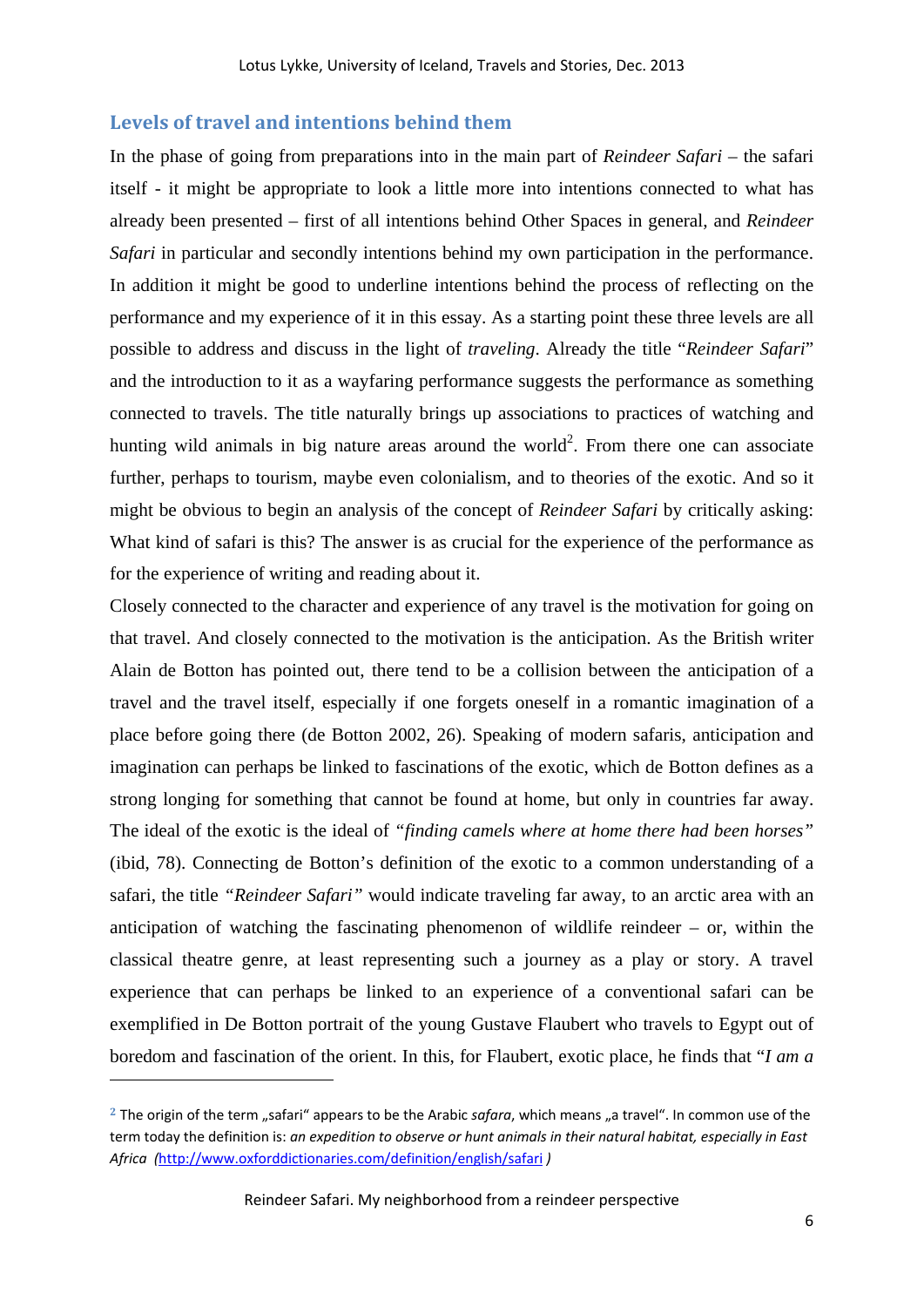*soul brother to everything that lives, to the giraffe and the crocodile as to man"* (de Botton, 2002:100). Curiously, Other Spaces seem to work from a similar philosophical approach to human-animal relations as in Flaubert's statement, but they arguably show their approach in action by following an opposite travel mode. In the wayfaring performance the understanding of a safari is turned around. I have already roughly presented some intentions behind the collective's work, one of them being the goal of visiting other spaces than our usual, humancentered space, by changing one owns *mode of being*. In other words, the travels Other Spaces stage are mental more than physical. On their web page the main point and intention with *Reindeer Safari* is articulated in the introduction to the performance:

*The performance is intended to take place in a semi‐urban landscape where authentic reindeer might also visit. The participants of Reindeer Safari form a herd, which moves according the natural rules that correspond to the group behavior of reindeer. […]The goal is to restore the* urban landscape to a state of nature by observing it from the point of view of a semi-domestic, *semi‐wild herd animal" (http://toisissatiloissa.net/reindeer-safari/).* 

Here a turn from conventional to experimental travel evolves from a radical approach of bringing nature into to culture, not, as in the conventional understanding of a safari, the other way around. Opposite the young Flaubert, the other participants and I did not travel far away to escape our bored lives in the place we were familiar with. Instead Other Spaces took us on a slow walk in a landscape that for a Danish citizen like I might seem the least exotic of all compared to a safari in Egypt, Africa or Lapland: the local suburbs and outskirts of my own city. It is said the location could be a place where reindeer would visit, but naturally there were no real reindeer to look for. Instead our own human bodies adopted the movements of reindeer bodies. Roles were switched around twice: the humans became the animals and the animals went on a safari to explore the human world. Furthermore, this travel had no fixed, anticipated destination, like Flaubert's Egypt. Wherever the reindeer chose to go became the destination.

Contributing to the theoretical level of *Reindeer Safari* as an unconventional travel concept is the element a personal travel story consisting of my own experience of the event that day in April. In this case my motivation for participating was a mix of several elements that can add to the intentions of the performance articulated by the inventors. First of all I was present that day because I was curious towards a performance mode that to me sounded quite mysterious. I also participated out of a general interest in walking performances and experiences connected to sensorial perception. And then, I admit, I found a pleasurable appeal by the thought of having an excuse to spending a half day outside. Knowing I little about the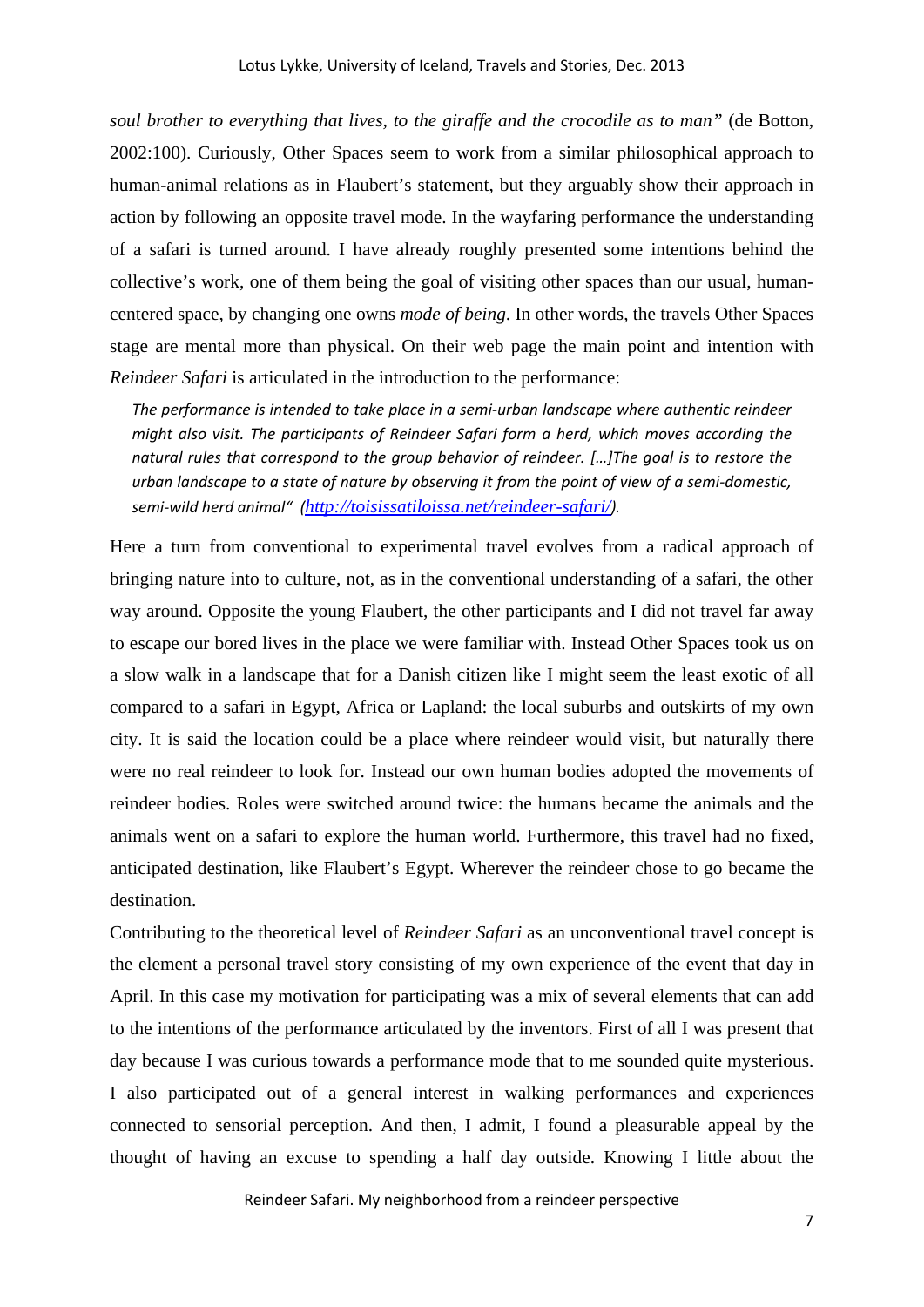structure of the performance exercise beforehand, I anticipated the experience of walking in a semi-urban landscape to provide some sort of meditational state of mind. As the American author and environmentalist Rebecca Solnit states, *"walking, ideally, is a state in which the mind, the body and the world are aligned [...] walking allow us to be in our bodies and in the world without being made busy by them"* (Solnit 2000: 5). For me a harmonic, meditational state of mind happened on the walk - briefly. At other times the exercise provided challenges, surprises, boredom, tiredness, frustration, stress and concern - like in the opening situation of this essay, where urban surroundings led to several unpleasant feelings. I will come back to that. For now it is sufficient to state my own experience of *Reindeer Safari* as a personal travel with many aspects, reflections and phases, like every travel.

Another level of travel is connected to reflections of the event by writing about it. As such, the representation and recreation of my experience of the performance can be stated to be a form of travel in itself. As an intentional mirror of the experience as an inspiration to write, this paper seeks not to be strictly structured and organized, but to emerge out of partly rational, partly irrational movements in the landscape of my memory. This is also how we moved in the wayfaring performance. Writing about a cross disciplinary experiment like *Reindeer Safari,* calls for wandering around in themes and disciplines as well as letting the words find themselves at times. If the following empty sheets can be seen metaphorically as a random place, my intention is to travel through this place with curiosity in one hand and theoretical tools in the other, in an attempt to test Solnit's belief that "*the random, the unscreened, allows you to find what you don't know you are looking for, and you don't know a place until it surprises you"* (ibid, 11).

Of course it is an ambitious goal for a writing process to surprise the writer. While waiting for surprises one needs also to move. To continue the metaphor of the essay as a travel, it could here be fitting to reveal my motivation behind the act of writing about the performance. Besides portraying *Reindeer Safari* as a kind of travel, I intend to investigate the wayfaring performance on a basis of recalling my own, immediate experience. With the concept of the safari in this case framed as a form of travel that values process over destination, I wish to use a mainly phenomenological approach of perception and landscape theory in addressing several aspects of the experience as a process. The following chapter will thus be a search of bringing out the significance of transformations in movement, senses, mindset and social behavior I experienced took place during the walk. An underlying theme of relations and connections motivates the writing process.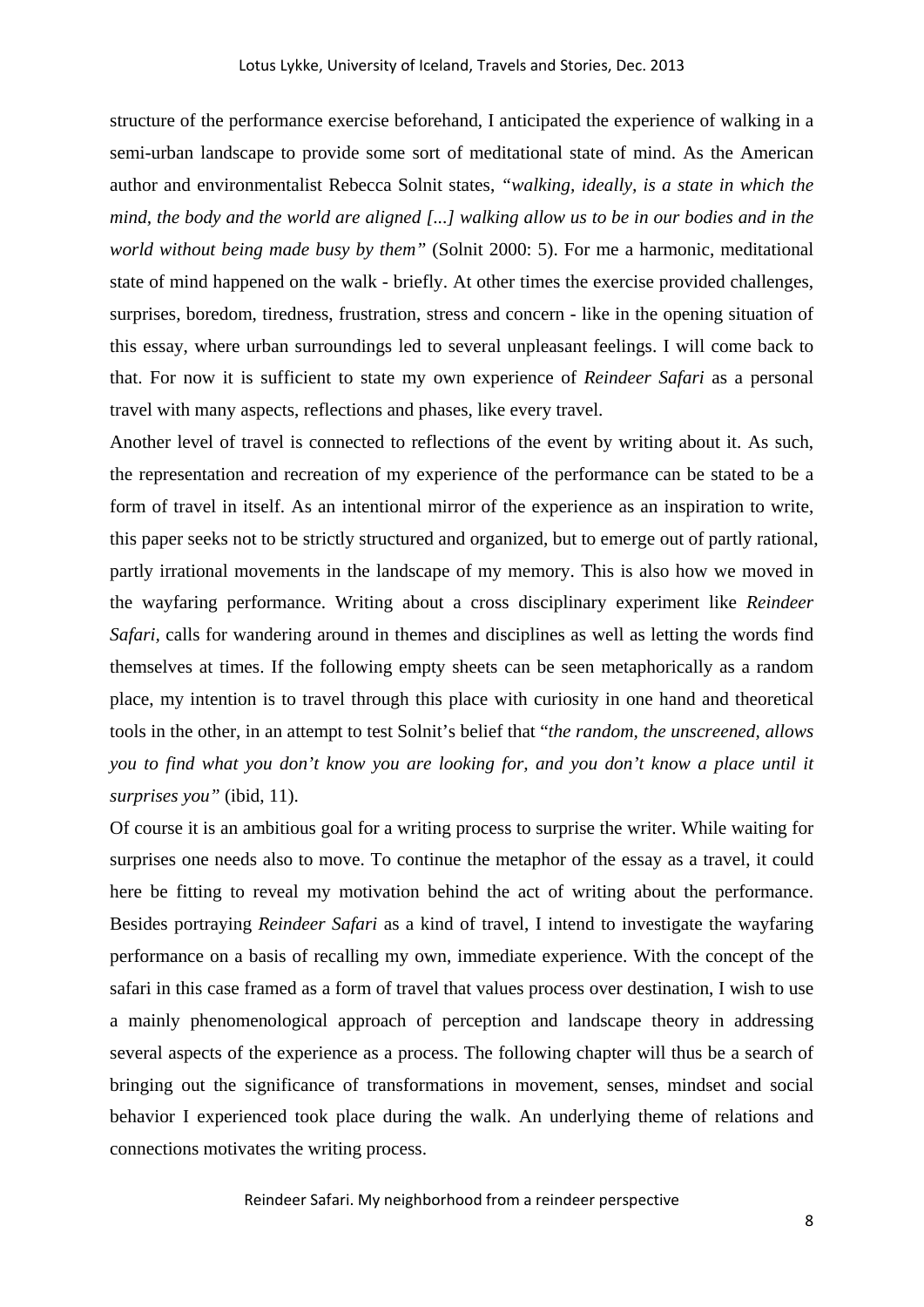### **2. THE WALK**

*This is not about "pluralism", or "diversity" as a value in and of itself, instead, it is an experience of the birth of oneself and of other beings. Thus the encounter between different beings is no longer based on binary opposites of me and the others, subject and object, audience and performer […] This reaching outside of the human figure is neither progress, nor a project. It is encountering something unfamiliar and non‐human and opening up to it. It is openness towards other forms and shapes and experience in the universe, some of which are less complex compared to the human form of existence, others far beyond it in complexity (Kirkkopelto, 2004).* 

#### **Metamorphoses**

In the above excerpt from Other Spaces' manifesto, the founder of the collective uses a birth metaphor to symbolize a powerful metamorphose that can take place in the encounter between beings – human as well as non-human. The belief of such an encounter as a movement towards abolishing the old division of subject and object, or *me* and *the other*, can likewise be found in the philosophy of phenomenology. In its origin phenomenology renounces the idea of pure objectivity by pointing out how the subject and the world are closely weaved together (Abram 1997:33). Because we all encounter the world (with all its beings) by our experience from a first-person perspective, there can be no real distinction between the outside and the inside, as the French philosopher Maurice Merleau-Ponty points out: "*All my knowledge of the world, even my scientific knowledge, is gained from my own particular point of view, or from some experience of the world without which the symbols of science would be meaningless*" (Merleau-Ponty 1962, viii). As described by the American phenomenologist David Abram, the world is not a static or mechanical object, but *"a living field, an open and dynamic landscape subject to its own moods and metamorphoses"* (Abram 1997:32). As the world goes through constant changes and processes, so do all the beings in it, including the landscape, the humans, the animals...

We left the sports center. The transition from humans to reindeer was marked by the ritual of forming a circle on top of a hill. Then the wayfaring began. Naturally I did not transform completely into a reindeer, neither literally or mentally. Still some significant change in my perception and natural encounters happened by walking and moving with the newborn performative identity as a reindeer herd guarded by dogs. The fictional framing of the walk led to a strong awareness of myself, of the others and thus of the landscape we walked through. Throughout the next four hours I found myself in a constant shuttle between my human and my reindeer perspective. One example of that shuttle can be my experience in the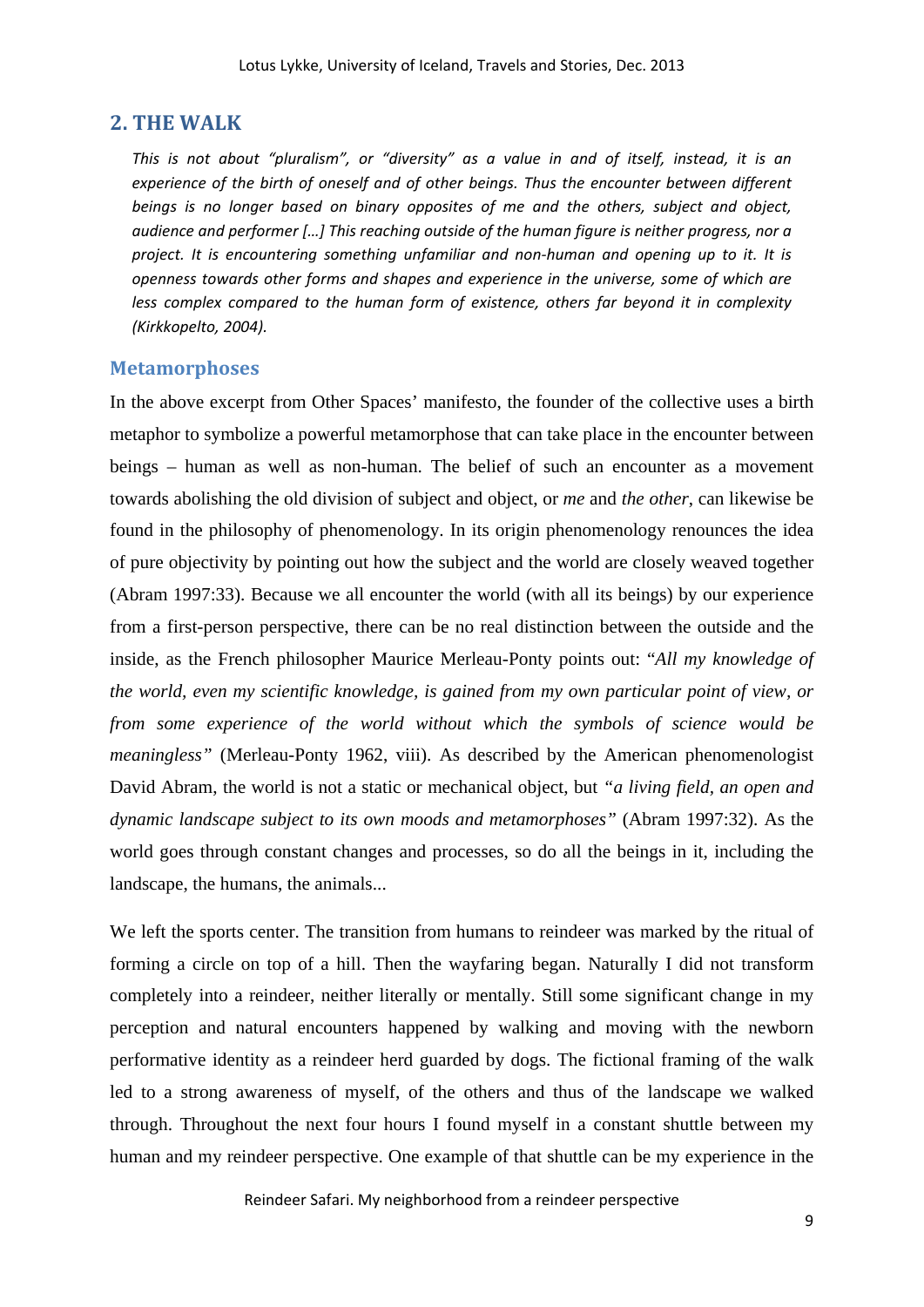streets where the black man passed by, as described in the beginning of this paper. Noticing both the man and my own behavior towards him as a reindeer led to a double awareness. One part of me related to him by an immediate reindeer reaction, whereas another part related by self-reflection of the performative aspect of the fiction I inhabited. As such, the transformations that took place during the walk were not only an exercise for us participants to experience, but also a performance for the lives and beings we encountered – intentionally or unintentionally – on our way.

#### **Limitations**

A phenomenological approach to the experience of *Reindeer Safari* takes its beginning in a description of the experience itself, based in a focus on *"the world as it is experienced in its felt immediacy"* (Abram 1997: 35). A central element here is the significance of direct, sensorial perception as the ground for knowledge and analysis. In Merleau-Ponty's words, phenomenology is *"[…]a philosophy for which the world is 'always already' there before reflection begins – as an inalienable presence; and all its efforts are concentrated upon reachieving a direct and primitive contact with the world, and endowing that contact with a philosophical status"* (Merleau-Ponty 1962:vii).

By encouraging radical changes in our habits of movement, orientation, human relations and communication, *Reindeer Safari* suggested precisely a shift in perspective from human reflection to primitive, animal-like contact with the world. The change in perception happened mainly through a series of limitations that were given in the rules based on reindeer behavior. For me three elements of limitations led to significant change of perception and behavior. The first consists of walking in a group with the absence of verbal communication. According to Solnit, the act of walking as an investigation mode in itself *"returns the body to its original limits again, to something simple, sensitive and vulnerable* (Solnit 2000: 29). Phenomenologically speaking, the act of walking *silently* in our experimental travel mode situated the body in the world as even more vulnerable and sensitive to its fellow beings. Referring to my concern about how to decide a direction on a non-existing route, it *was* actually hard to decide where to go as a herd sometimes, and the lack of communication created several situations where some went in one direction and others followed reluctantly like in the before mentioned situation where I went through the whole in the bushes next to the ring road instead of following my impulse of going back to the trees where we came from. Both in this example and in more pleasant situations the silence between us provided a growing potential of re-achieving a personal contact with direct, irrational encounters, as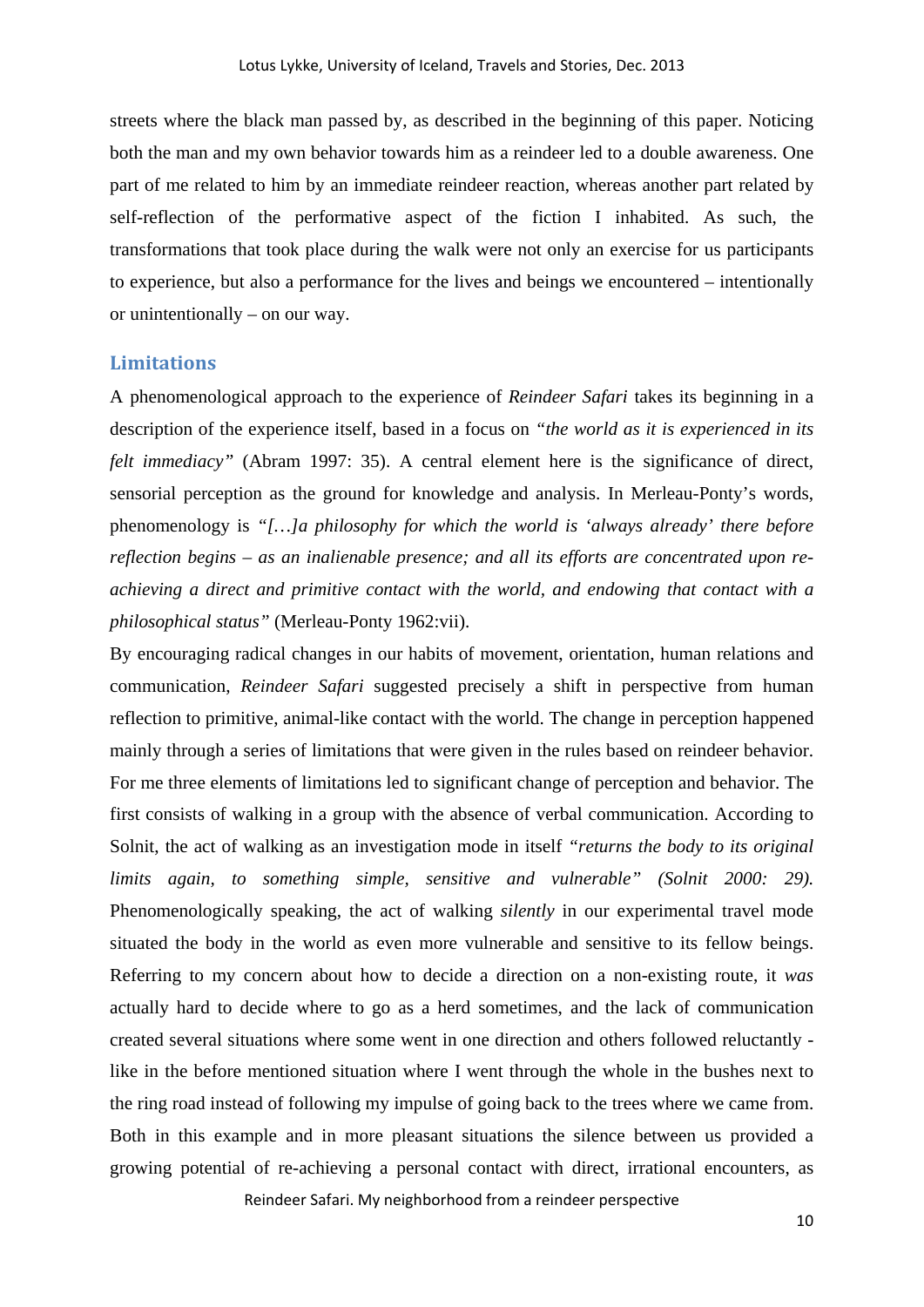Merleau-Ponty mentions above, or as Adam pictures here: "*Whenever I quiet the persistent chatter of words within my head, I find this silent or wordless dance always already going on – this improvised duet between my animal body and the fluid, breathtaking landscape that it* 



**Figure 2. Together but apart**

*inhabits"* (Abram 1997:53). Perhaps my encounter with the hole in the bushes, the traffic on the ring road and the frustration towards the reindeer in front of the herd better serves to illustrate a wordless fight than a dance with my surroundings. Luckily, in other situations the reduction of words gave way to brief feelings of *"of 'wonder' in the* 

*face of the world"* (Merleau-Ponty 1962: xiv). This happened for instance during a break where we were had placed ourselves in a small grove in the area. The forest floor was strewn with little, yellow spring flowers, the trees were still naked in their winter coating and then it started to snow. Had that moment been filled with chatting and talking, I might not have had a change to let the surroundings calm my mind like they did in the silence. The silence also meant that instead of getting to know my fellow participants by talking with them, I got to know them mainly as living, walking and moving bodies. And throughout the walk these stranger's bodies became more and more familiar.

Another limitation I likewise found both limiting and opening is the downgrading of sight. As mentioned earlier, we were encouraged not to use our stereo sight, which meant that we could not look at each other directly. This led to a sometimes funny, sometimes frustrating and sometimes relieving contrast of a group of walkers staying together but always looking in different directions (see figure 2). This created a mixed feeling of belonging to a herd but at the same being apart and distant from the others. At times I felt like I walked in solitude, being *"both present and detached from the world around, more than an audience but less than a participant"* (Solnit 2000:24). Still this contributed to the complexity of the experience and challenged my habitual perception. At times I played with attempts of not focusing on anything, as to test how reindeer must perceive. When sight was downgraded, sounds, smells,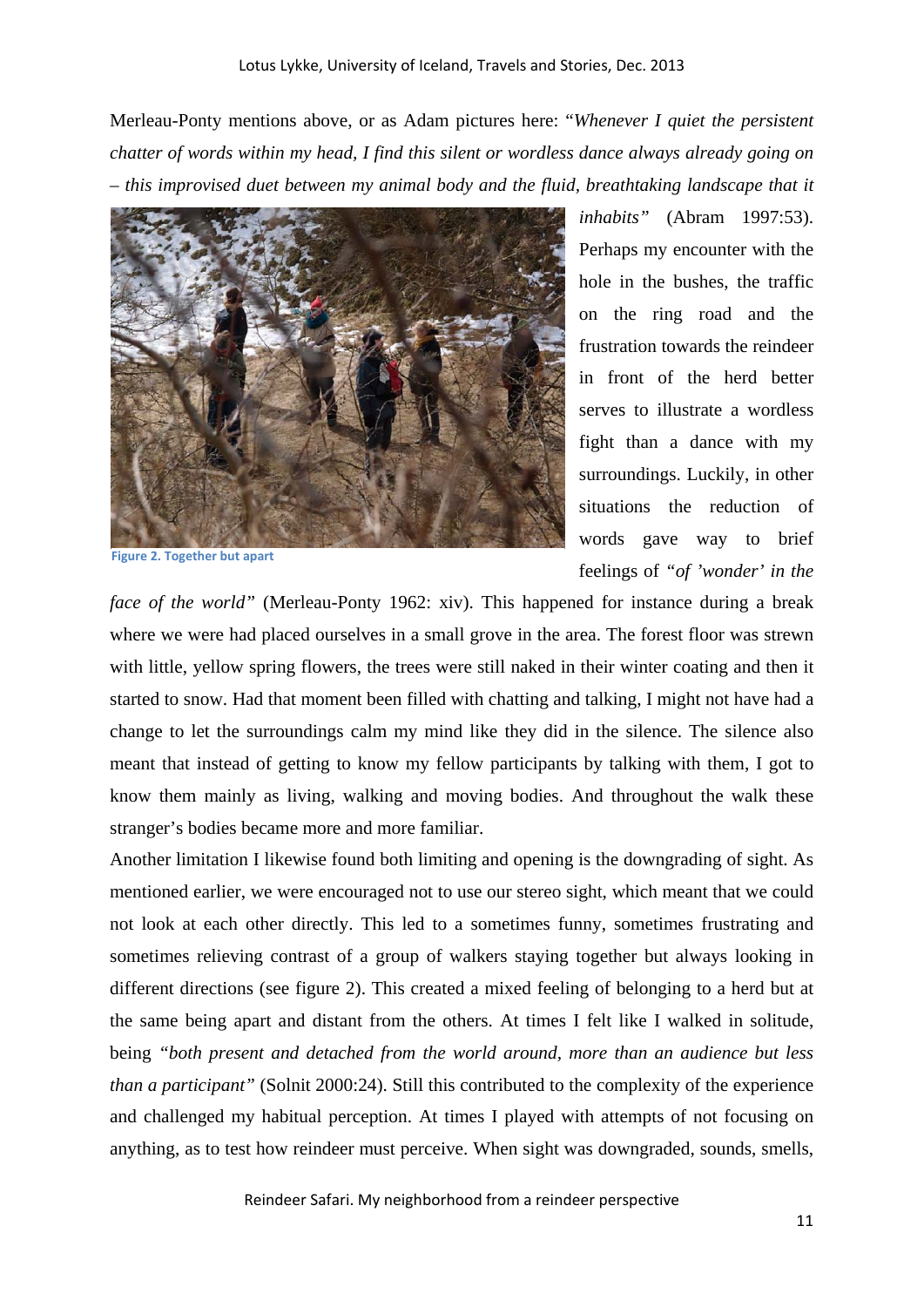temperature and movement became much more felt. The spring weather was typically Danish (unpredictable) and changed from sun to snow to hail to cloudy. Moods changed with the environment and temperature, and while walking and engaging the surroundings with our human/reindeer bodies, the route we chose to walk became what the Icelandic anthropologist Katrin Anna Lund symbolically describes as a landscape "*mapped with emotions*" (Lund 2010:98).

A third limitation I found simultaneously frustrating and relieving is connected to the restricted freedom of having to stay outside and keep the exercise going until someone else decides it should end. We knew we would walk for between four and five hours, but seemed to have no influence on the decision on when to end. The fact that we left our cell phones and watches behind before the walk, and were thus depending on the reindeer dogs to gather us when time was up, changed my sense of time so that I quickly could not sense for how long we had been moving. In the beginning the knowledge that we would be on our way with no destination for what seemed like the whole day felt paradoxically relieving and brought a sense of freedom to explore and investigate the area as long as wanted. Throughout the development of the walk we passed the same area twice and the excitement of testing a, for me, completely new perception mode as a reindeer, naturally lowered. Slowly, the dependence on the dogs' more or less discrete guidance and their position in decision making in the end of the exercise felt more and more like an intervention in my personal freedom. This feeling became especially clear when the herd after several hours started to feel tired and cold and some of us more or less intentionally led the herd back towards the sports center in the hope that the dogs would let us inside. They did not, of course, and I felt quite powerless in that situation, sitting against the wall of the building and waiting for something to happen.

#### **Rhythms**

As a contribution to the phenomenological approach, theories of walking, perceiving and traveling as certain expressions of *rhythms* can be connected to the concept of *Reindeer Safari*. In connection to the analysis of the performance walk as a mix of mental and physical travel, one can once again point to Solnit's theory of walking:

The rhythm of walking generates a kind of rhythm of thinking, and the passage through a landscape echoes or stimulates the passage through a series of thoughts. This creates an odd consonance between internal and external passage, one that suggests that the mind is also a landscape of sorts, and that walking is one way to traverse it (Solnit 2000:5)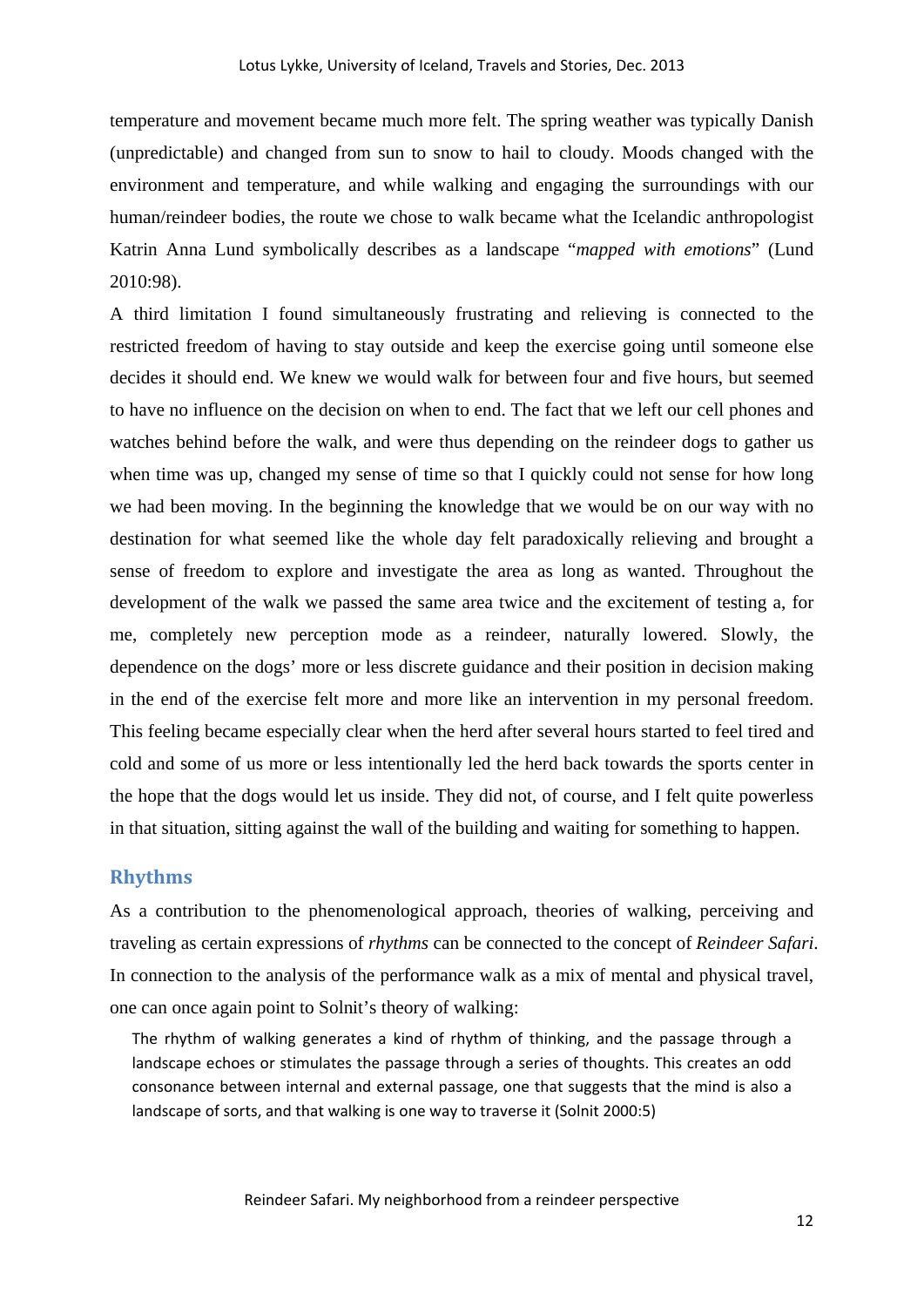Though Solnit's combination of walking and thinking seems to illustrate an ideal relation, I will state that this may only be part of a solution to the existential human challenge of uniting the internal with the external. The Latvian geographer Edmunds Valdemars Bunkse's addresses the same problem with a similar terminology, as "*Finding harmony between inner and outer landscape*" (Bunkse 2007:221). His solution of a way to restore harmony - or, in other words, to find a rhythm – between the internal and the external landscape, goes through reconnecting to a childlike way of sensing the world (ibid: 225). For Bunkse, this reconnection is achieved partly by awakening imagination and partly by engaging not only the dominant sense of objectifying sight, but all the senses on an equal footing to percieve an *"ineffable wholeness of land and sky"* (ibid:223). Perhaps the mixing of imagination and senses in Bunkses phenomenology is more fitting to describe the experience of *Reindeer Safari* as I recall it. This connects to my experience of the performance walk, where precisely the imagination (of being a reindeer) and the downgrading of orientation by sight (for the benefit of the other senses) helped to establish a bridge between my inner "naïve", childish and animal being and the outer beings of tress, earth, bushes, buildings and fellow bodies. Not so much from thoughtfulness, but more from immediate sensations and instincts did I perceive connections between what was felt inside and outside me. At one crucial point we were crossing an open field in the area when a series of gun shots were heard. This resulted in a breathtaking scene: all the reindeer gathered instinctively in the middle of the field (see figure 3). Behind us were the city and the ring road we had just encountered (and escaped).



Ahead of us was the grove where we had earlier encountered a group of kids doing live action role playing. Instinctively it did not seem wise to head that way and risk meeting them again. In a third direction were a company of humans going on a walk – and from the last direction came the sounds of shooting. So we were **Figure 3. Trapped in the field**

Reindeer Safari. My neighborhood from a reindeer perspective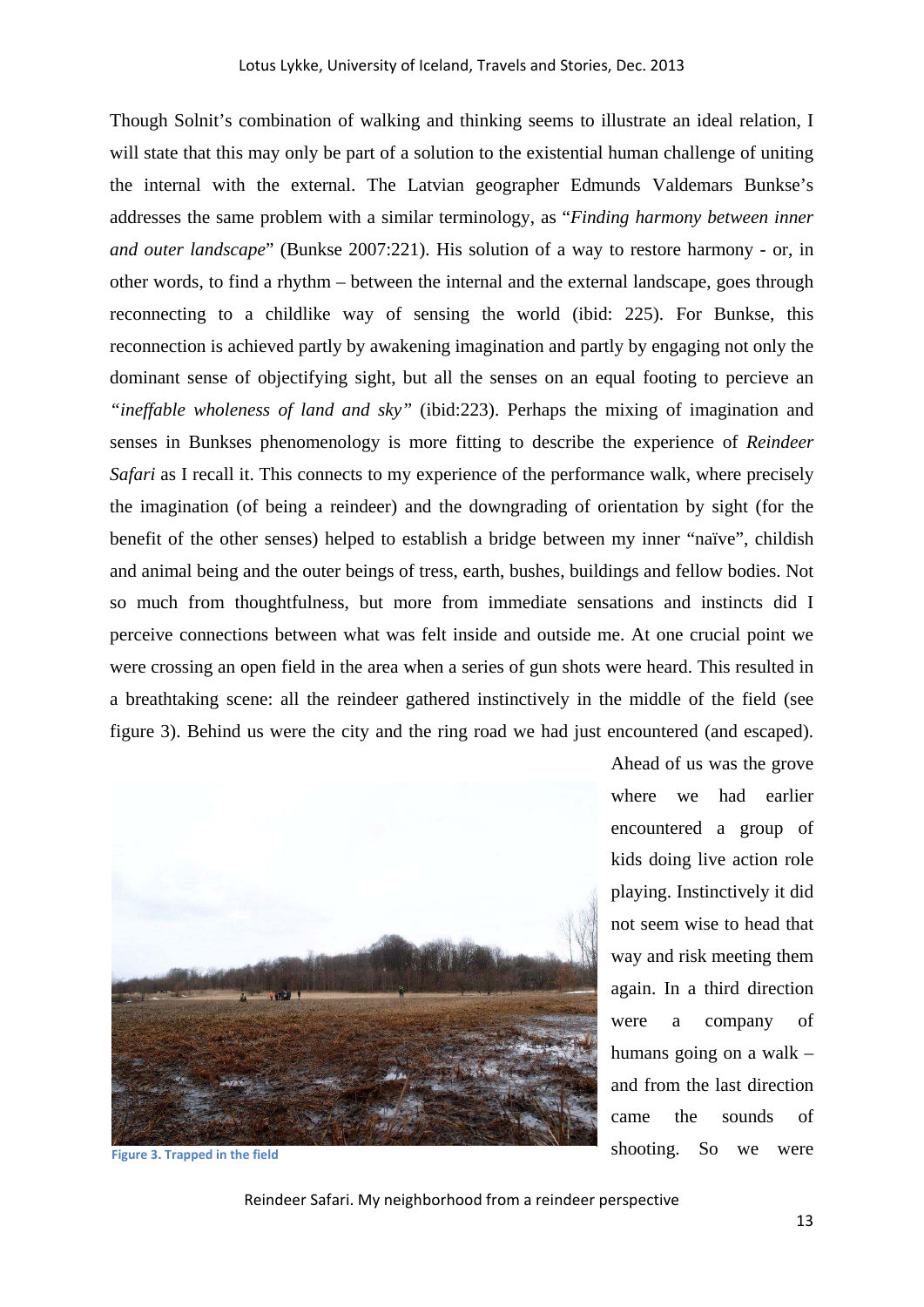situated in the middle of the field, trapped in the suburbs, and thus did the only thing that from a sudden feeling of alarm seemed most obvious to do: we stopped, gathered closely together and froze on the spot. In this vulnerable position our fellow senses and awareness sharpened like I have rarely experienced it in a group of walkers. We stayed in that position for so long that one of the reindeer dogs decided this was a break and sat down. I noticed a couple of the other dogs observing us and exchanging a few words of what was happening. This immediately created a distance between my perception of the dogs as more human-like and the herd as more animal-like in our in bodily feeling of the gun shots. Thus the character of the noises and disturbing elements around us evoked an inner disturbance and alarm that at least in my experience did not show itself as a fictional pretending-to-be-a-scared-reindeer, but as an actual, felt experience of my own body being alarmed by the character of the landscape I engaged. Perhaps this felt experience can be defined as a kind of harmonized perception of the internal and the external, or with Abrams terminology, as *"an attunement or synchronization between my own rhythms and the rhythms of the things themselves"* (Abram 1997:54).

In my experience of the performance the unstructured shuttle between human and reindeer perspective can be seen as a rhythm between a "real" and an "imagined" mode of being. Another fundamental rhythm was established between two main modes in the reindeer behavior, by shifts between walking and resting, or wayfaring and pasturing*,* to be loyal to the concept. The wayfaring was generally slow, and like a meditational state the slow speed helped opening the mind and the senses towards a deeper, more rooted perception. If anyone wanted to rest, they stopped. Then eventually all of us would stop in order to stay together. During pasturing some sat or lay down and entered into a pause mode



**Figure 4. Pasturing**

while others stayed on guard (see figure 4). Some pasturing was short, some quite long. In the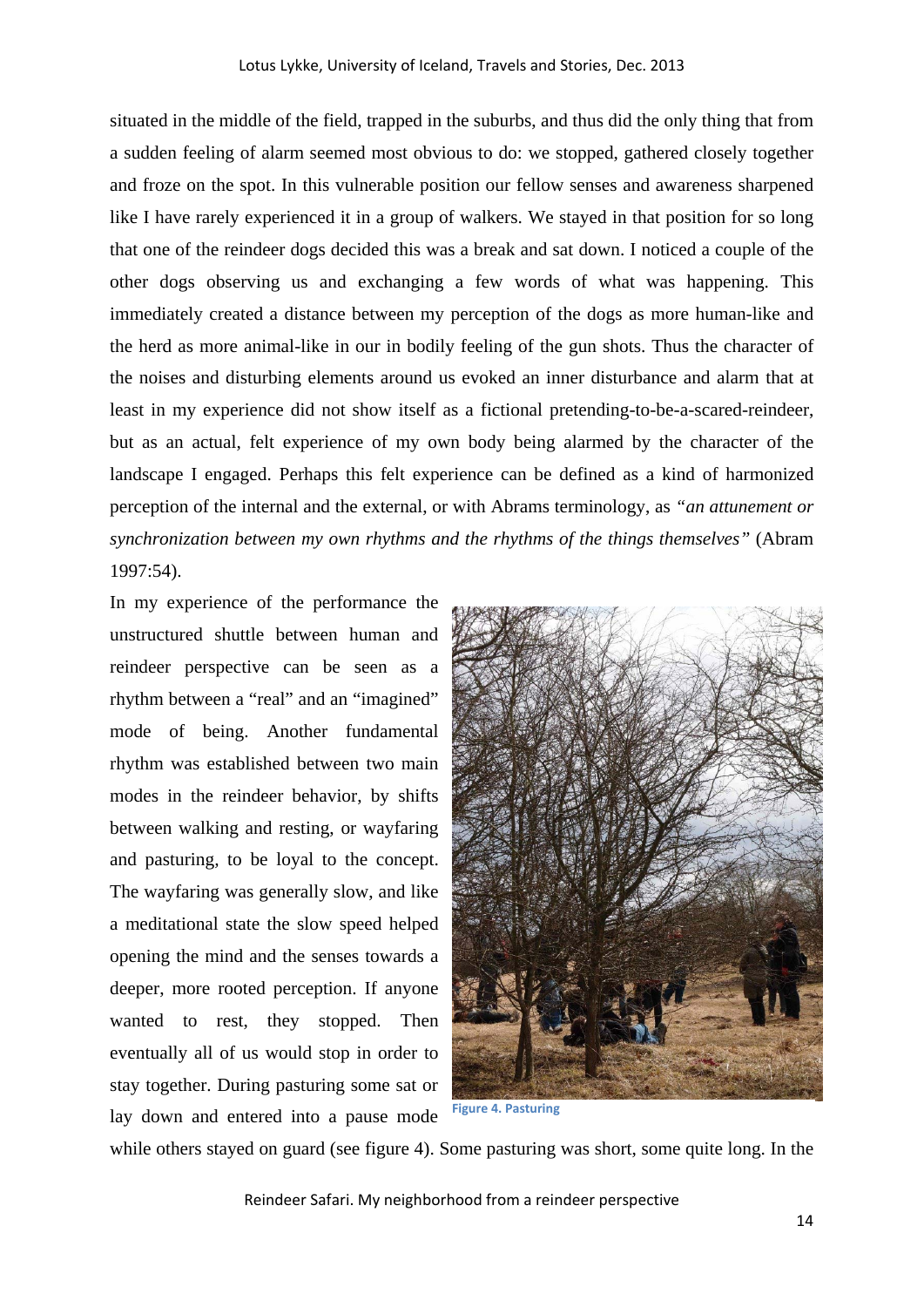longest pause several reindeer succeeded to take a nap. Perhaps it was after this long break in the movement of walking that the cold weather started feeling colder and the slow walking more heavy. Though it generally felt good to walk slowly I was considering possibilities of changing the rhythm of the herd several times during the walk, when I got a feeling of boredom. But since we all had to stay together, and there was no official leader of the herd, it was difficult to make sudden moves and anticipate that the others would follow. After the discouraging experience of heading back to the sports center without being let in, the herd started moving very slowly again. I did not want to leave the hope of getting into the building. But again the rule of sticking to the herd made me move. We walked for a bit and then I decided to run a few meters and see what would happen. After doing that a couple of times others followed. Although this sudden change of movement and position from my side made the herd spread more than usual, it also felt good to experience the relief of running and thereby breaking physically with a mental state that had been colored by seriousness and loyalty towards the herd as a more or less fixed structure in the slow shifts between modes of walking and resting.

A third rhythm in the walk was established literally by the steady sound of a bell carried by one of the reindeer dogs. The sound functioned as a sign of the location of the back end of the herd, and thus it became both an orientation mark and medium to mirror the herd's constant rhythm between doing and dwelling.

#### **The unpleasant**

A general temptation in using a phenomenological approach to a given subject or theme is to become lost in poetic descriptions and naïve fascination of the unspeakable beauty and wonder in the phenomenal mode of subjective perception. Engaging the most grounded and primal contact with the world and with one self also requires engaging the unpleasant. Elaborating on the metaphor that a landscape can be subjectively mapped with emotions, Lund asks how a walker's physical conversation with landscape can question *"how people may fall in and out of rhythms"* (Lund, 2010:97). Applying this to a study of *"slipping, tripping and getting lost"* (ibid:98) she tells the story of a dangerous falling of a mountaineer and argues that the fall in this case created a powerful way of "*slipping into landscape*" (ibid:106). In her analysis the slip shakes away the anticipation of the mountaineer and opens the opportunity for her to fall into the rhythm of the landscape instead of trying to expose the landscape to her own rhythm (ibid).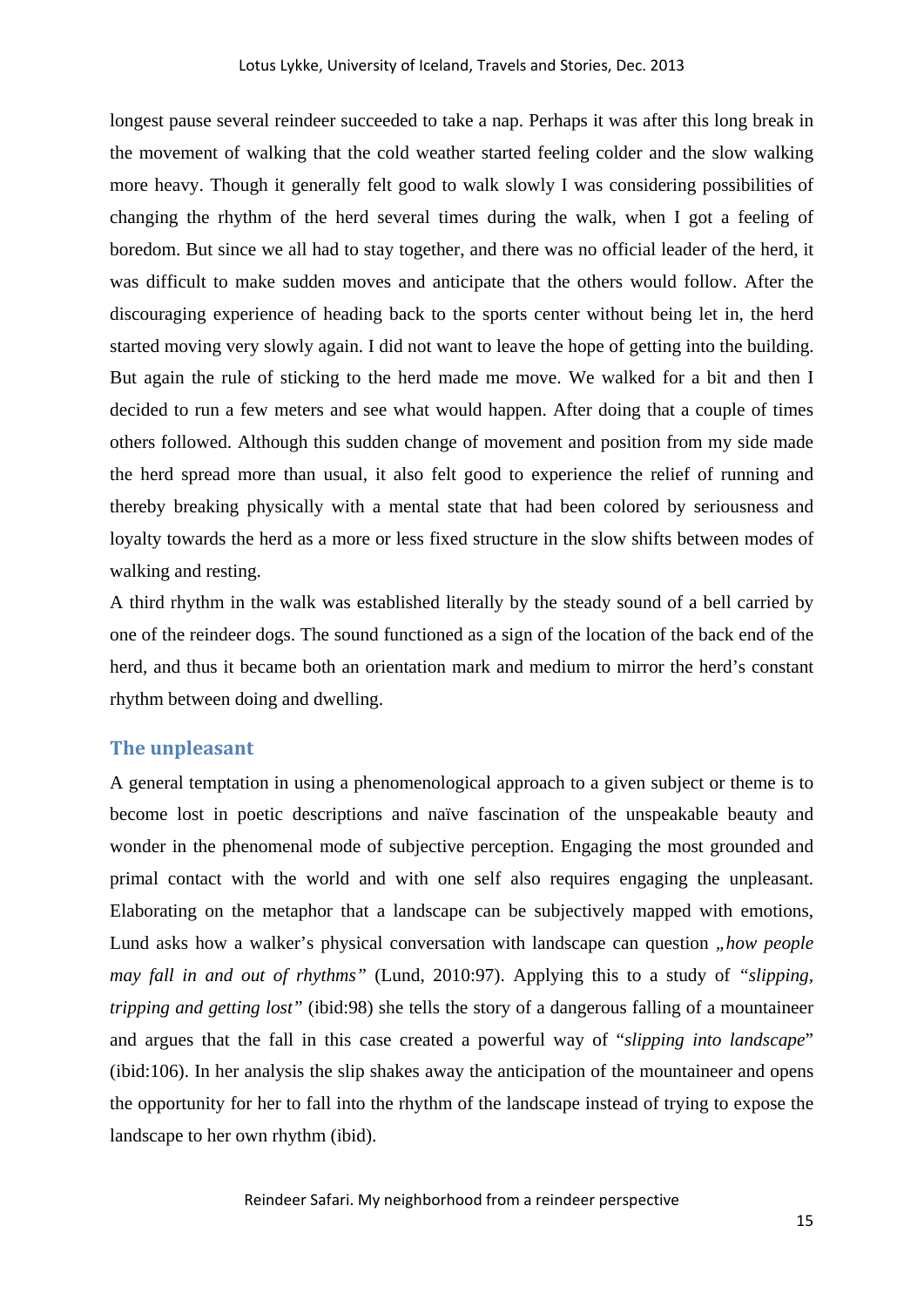Applied to the concept of *Reindeer Safari* it is crucial to notice how my representation of the walk has so far created a written reflection with more emphasis on the unpleasant and frustrating situations in my experience than the times on the walk where I felt at peace. With the gun shooting situation in mind, one can perhaps state that irrational feelings of being trapped, threatened, lost and alarmed did not only serve as an inevitable part of a reindeer's encounter with the urban landscape. Already in the main concept of metamorphoses and transformation lie implicitly the painful and the unpleasant as significant factors. During the walk the presence of unpleasant feelings and situations participated to create a bodylandscape relation where I generally had to let go of my own anticipations of "a meditational state of mind". This did not make the walk less interesting or giving. Quite the contrary.

On the walk the significance of the unpleasant both connected to my perception of the natural and urban surroundings as "*charged with subjective, emotional and intuitive content"* (Abram 1997:34) and to relations within the reindeer herd. As the American anthropologist Michael Jackson has pointed out, a phenomenological approach should be careful not to romanticize the subject but remember to include the back sides of both being alone and being together (Jackson 1998:3). With anthropological references from field studies of tribal cultures Jackson concludes that neighborhood is not just easy and sweet, and thus *"compassion and conflict are […] complimentary poles of intersubjectivity*" (ibid). Returning again to the described situation with the hole in the bushes it may be clear that my relation to the other reindeer was not free of conflict. Luckily, it was not free of compassion either. In the beginning of the walk we went up a steep and muddy hill, just to go down again. The herd consisted of bodies of quite different age and health, and in this situation it was obvious that some reindeer struggled to climb up the hill. We did not help each other by lending out a hand – seemingly because that would have been crossing the rules of animal behavior. But I still felt empathy with the ones that struggled and slipped, and from the feedback session after the walk it became clear that I had not been the only one with such mixed feelings. As such, this situation depicts an example where my experience of the difficult terrain as collective and shared landscape simultaneously led me through compassion (with the ones who slipped) and conflict (with the rules of the exercise, and as such implicitly with the organizers that had set the rules).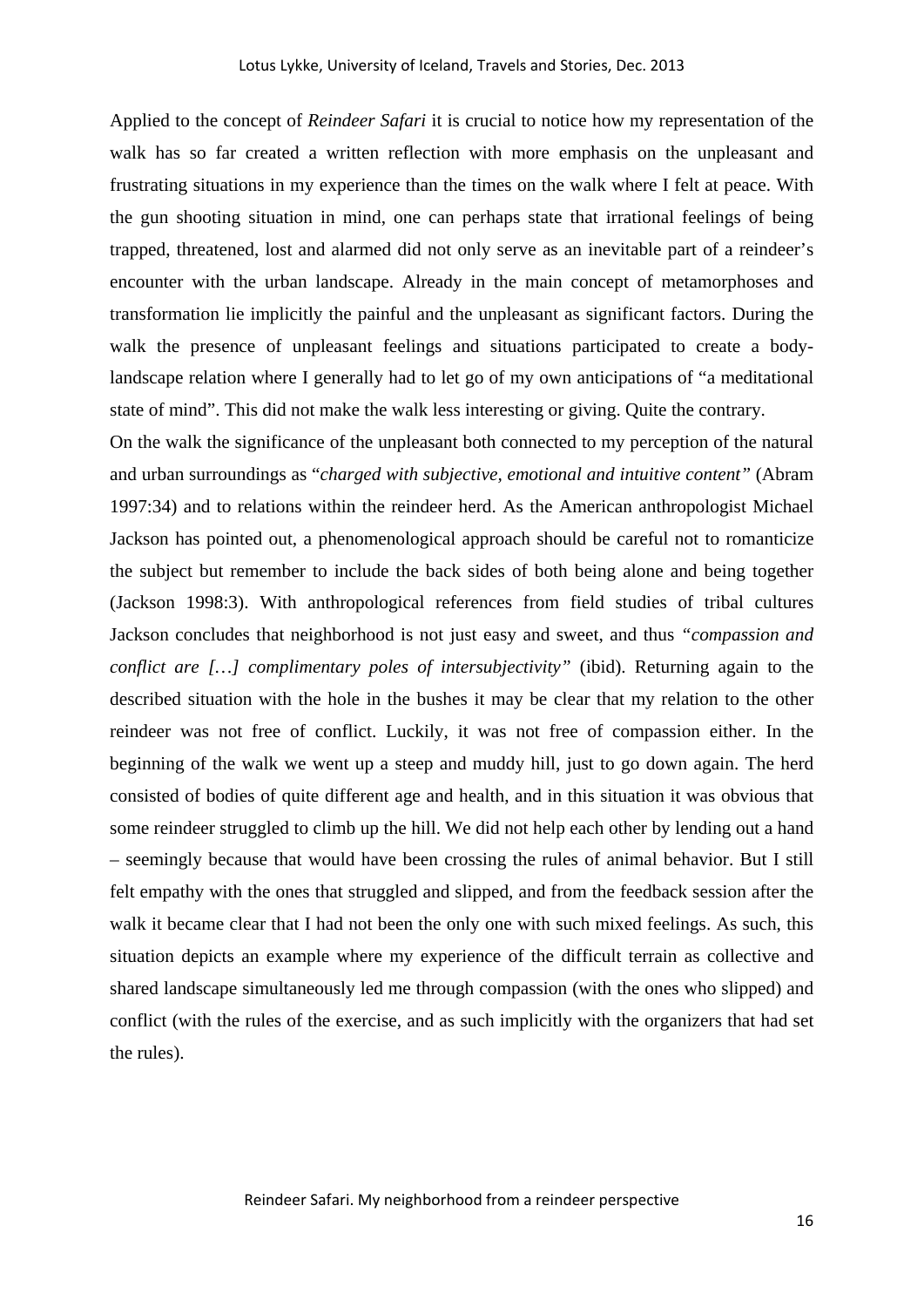#### **3. RETURNING**

#### **Narrating the walk**

Finally the dogs gathered us. The transformation back from reindeer to human was marked by forming a circle again, looking at each other and each saying one word out loud. This ritual somehow touched me deeply. On the walk back to the sports center there was chattering among some of the people ahead of me. I felt a strong wish to remain silent for a little longer,

to contemplate and process the strange state of mind and unusual behavior I was slowly returning home to myself from. In the building someone had prepared dinner for us. While eating I returned fully to my usual love of words and started talking a lot. We shared our feelings and experiences from the walk, and I felt how these people and I had now something special in common. This was the beginning of my verbal narration of the walk.

After dinner we gathered in the room where the introduction had taken place and Other Spaces continued the verbal process of narrating by showing pictures from the walk. They had also traced our route on GPS and made a graphic drawing of it (see



**Figure 5. Mapping the walk**

figure 5). In the end we had an official feedback session where each of us could share our thoughts and reflections on what we just had experienced.

And now when I have re-narrated *Reindeer Safari* once more and situated it in this written frame, it may be up to the reader to continue the narration. With Lund's reference to the British anthropologist Tim Ingold, "*There is no point at which the story ends and the life begins*" (Lund 2008:138).

#### **A philosophy of openness**

A short conclusion on the analysis of *Reindeer Safari* as a phenomenological travel could be:

From a travel perspective it is clear that *Reindeer Safari* as a concept has no intention of being a journey to watch and hunt wild animals as something objective and disconnected to the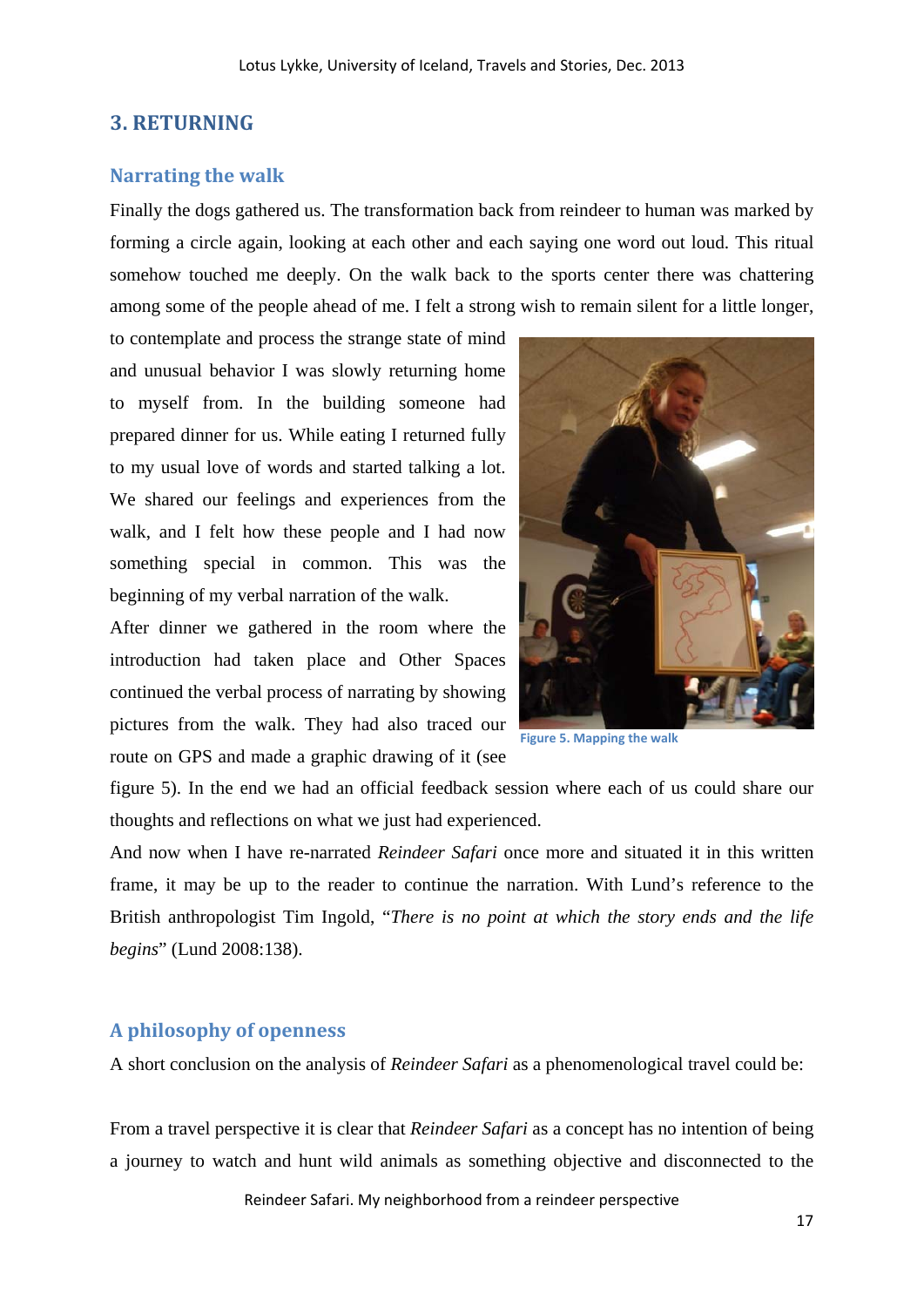traveler. More than applying the concept to classical tourism and ideas of the exotic the performance calls for a travel mode based on changes of mindset and habitual perception. From the structure and intention of the performance, a significant point can be made about the philosophy behind *Reindeer Safari*, with a statement from de Botton's thoughts on habits:

*The pleasure we derive from journeys is perhaps depending more on the mindset with which we travel than the destination we travel to. If only we could apply a traveling mindset to our own locals, we might find these places becoming no less interesting than the high mountain passes and butterfly‐filled jungles of Humboldt's South America (de Botton 2002: 246)*

In Other Spaces's manifest, the collective takes this thought a big step further:

*How on earth could a human being expect to get response from space when s/he does not even manage to get it from her/his close living surroundings? Is it not the same desert that s/he finds time and again? The liberation that we are calling for does not result from crossing limits and boundaries or from respecting them. It is the outcome of opening up to that which is not limited and bound. That opening up is in itself dramatic and invites all creatures to gather around it because it is opening up to being in all its diversity and uniqueness. The phenomenon of human is the phenomenon of the stage, theatre the place of encounter for that phenomenon. (Kirkkopelto, 2004)*

And so a conclusion could be: Traveling the outskirts of the city as a reindeer is not mainly staged for the pleasure or interest of humans. According to the collective's ecological philosophy, the performance exercise aims higher than human-centered thoughts of how to enjoy our surroundings better. As an environmental piece *Reindeer Safari* addresses the relations between all beings, human and non-human, and suggests the radical belief that if we want nature to survive, we must restore a mindset that connects with beings outside the human sphere.